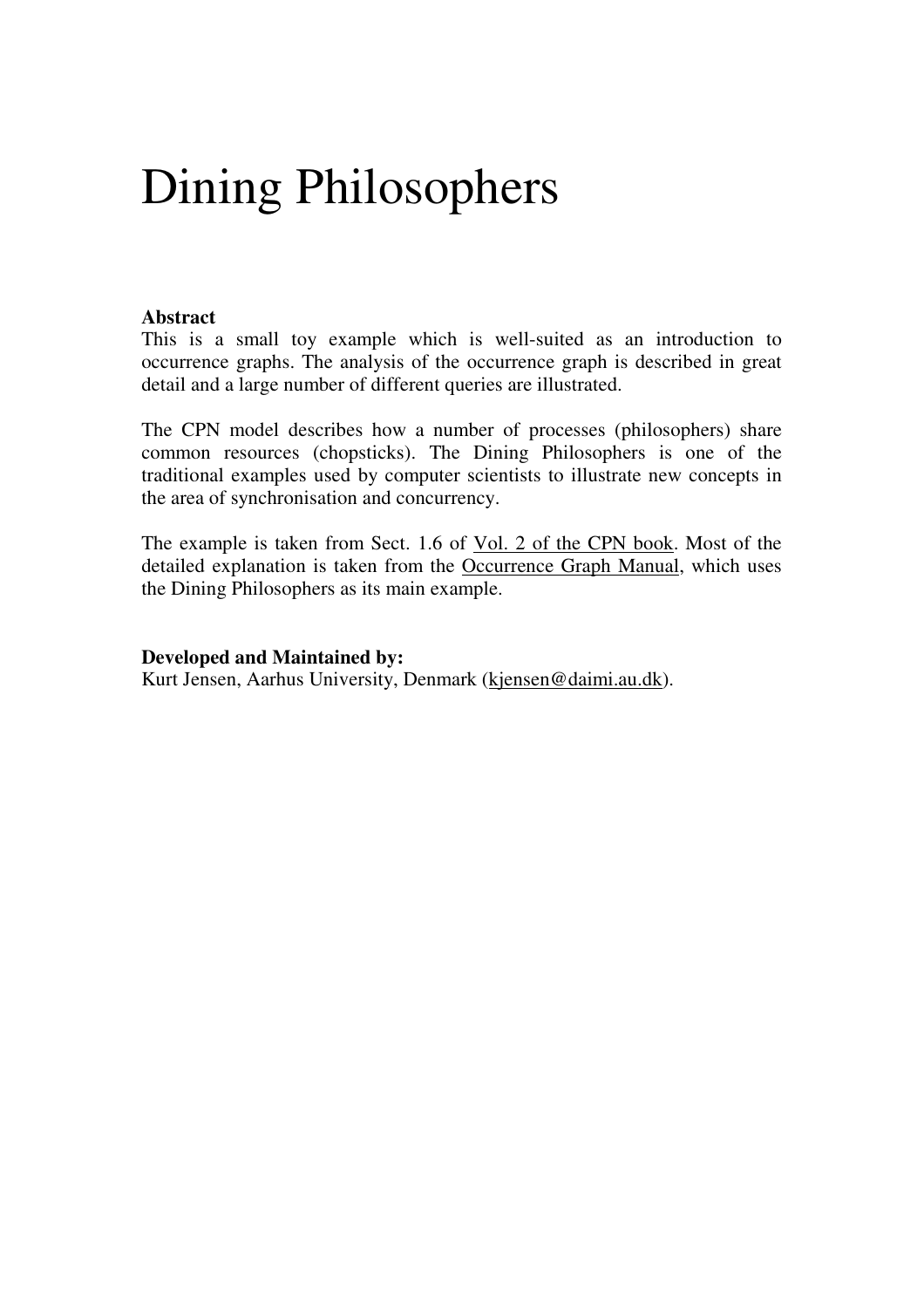## CPN Model

Five Chinese philosophers are sitting around a circular table. In the middle of the table there is a delicious dish of rice, and between each pair of philosophers there is a single chopstick. Each philosopher alternates between thinking and eating. To eat, the philosopher needs two chopsticks, and he is only allowed to use the two which are situated next to him (on his left and right side). The sharing of chopsticks prevents two neighbours from eating at the same time.



The philosopher system is modelled by the CP-net shown below. The PH colour set represents the philosophers, while the CS colour set represents the chopsticks. The function Chopsticks maps each philosopher into the two chopsticks next to him.

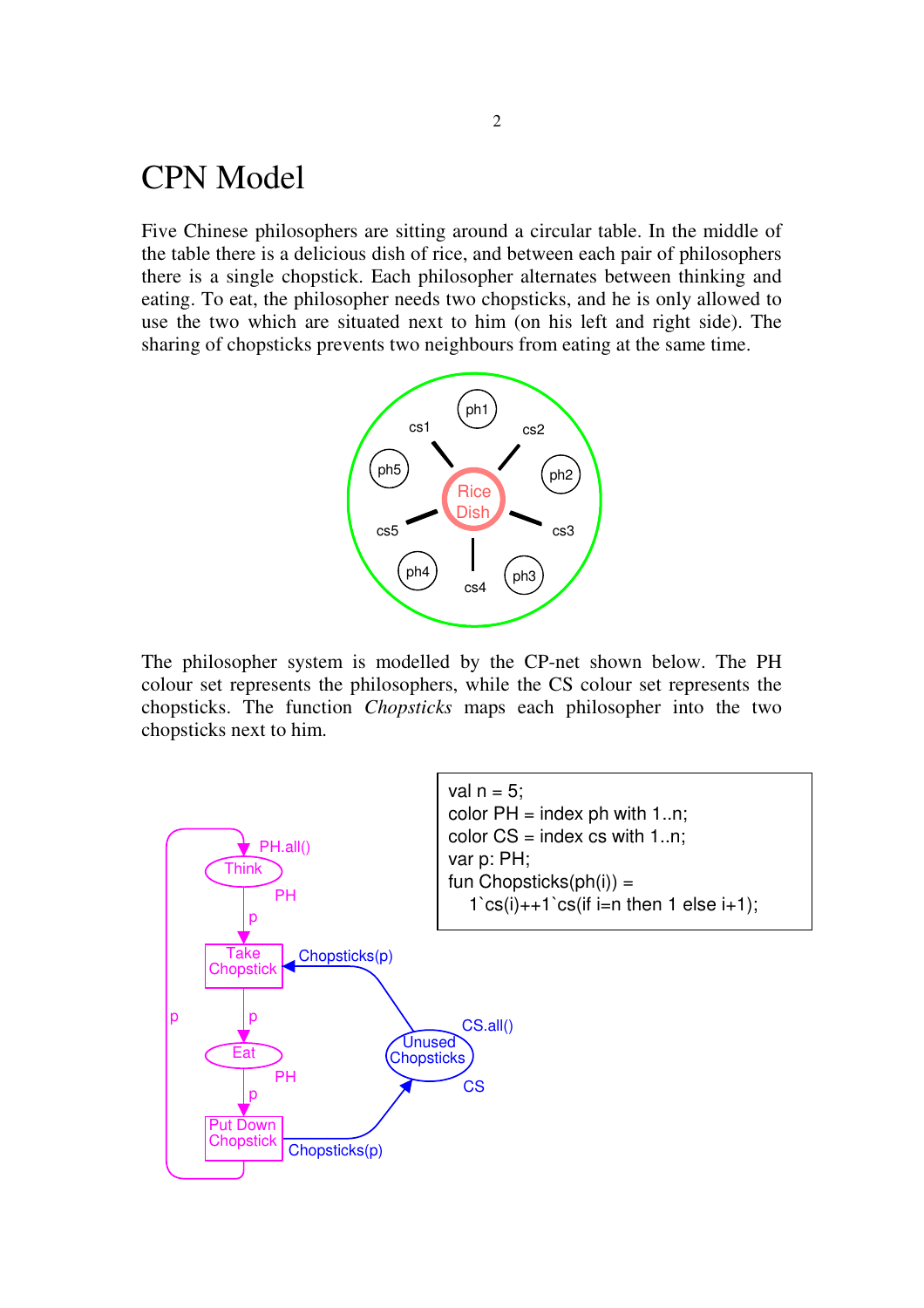An occurrence graph for the dining philosophers is shown below. The current version of CPN Tools does not include facilities for drawing O-graphs. Each node represents a reachable marking, while each arc represents the occurrence of a binding element – leading from the marking of the source node to the marking of the destination node. To improve readability, we have only shown the contents of some of the markings and some of the binding elements. It should be noted that all arcs are double arcs (i.e., represents two individual arcs).



The standard report looks as shown below. To improve the readability of the multi-set bounds we have substituted PH for  $1\phi(1) + 1\phi(2) + 1\phi(3)$ +  $1`ph(4) + 1`ph(5)$  and CS for  $1`cs(1) + 1`cs(2) + 1`cs(3) + 1`cs(4) + 1`cs(5).$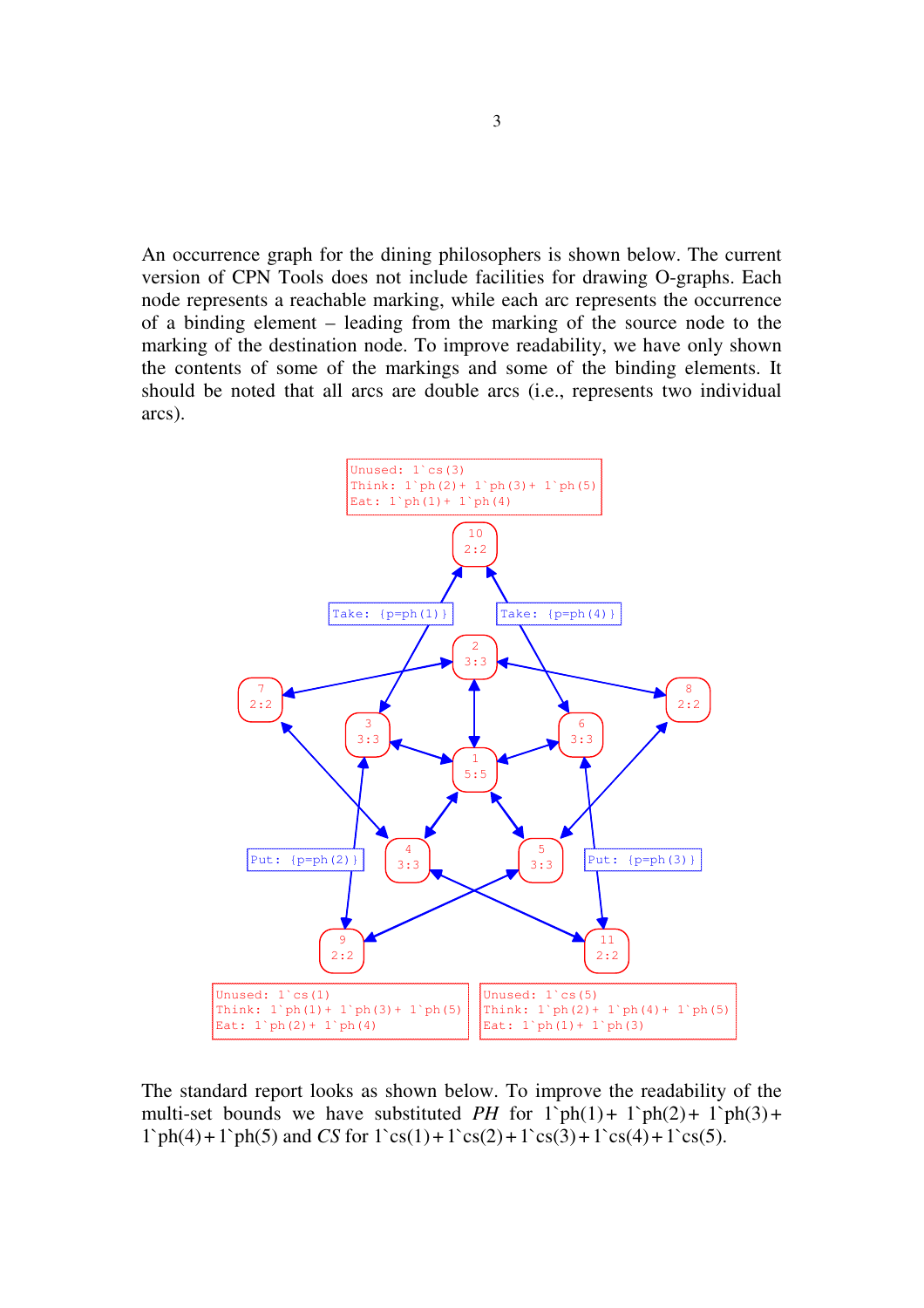```
Statistics
---------------------------------
 Occurrence Graph
   Nodes: 11
   Arcs: 30
   Secs: 1
   Status: Full
 Scc Graph
   Nodes: 1
   Arcs: 0
   Secs: 0
Boundedness Properties
---------------------------------
 Best Integer Bounds
     Upper Lower
 Eat 2 0
 Think 5 3
 Unused 5 1
 Best Upper Multi-set Bounds
 Eat PH
 Think PH
 Unused CS
 Best Lower Multi-set Bounds
 Eat empty
 Think empty
 Unused empty
Home Properties
---------------------------------
 Home Markings: All
Liveness Properties
---------------------------------
 Dead Markings: None
 Dead Transitions Instances: None
 Live Transitions Instances: All
```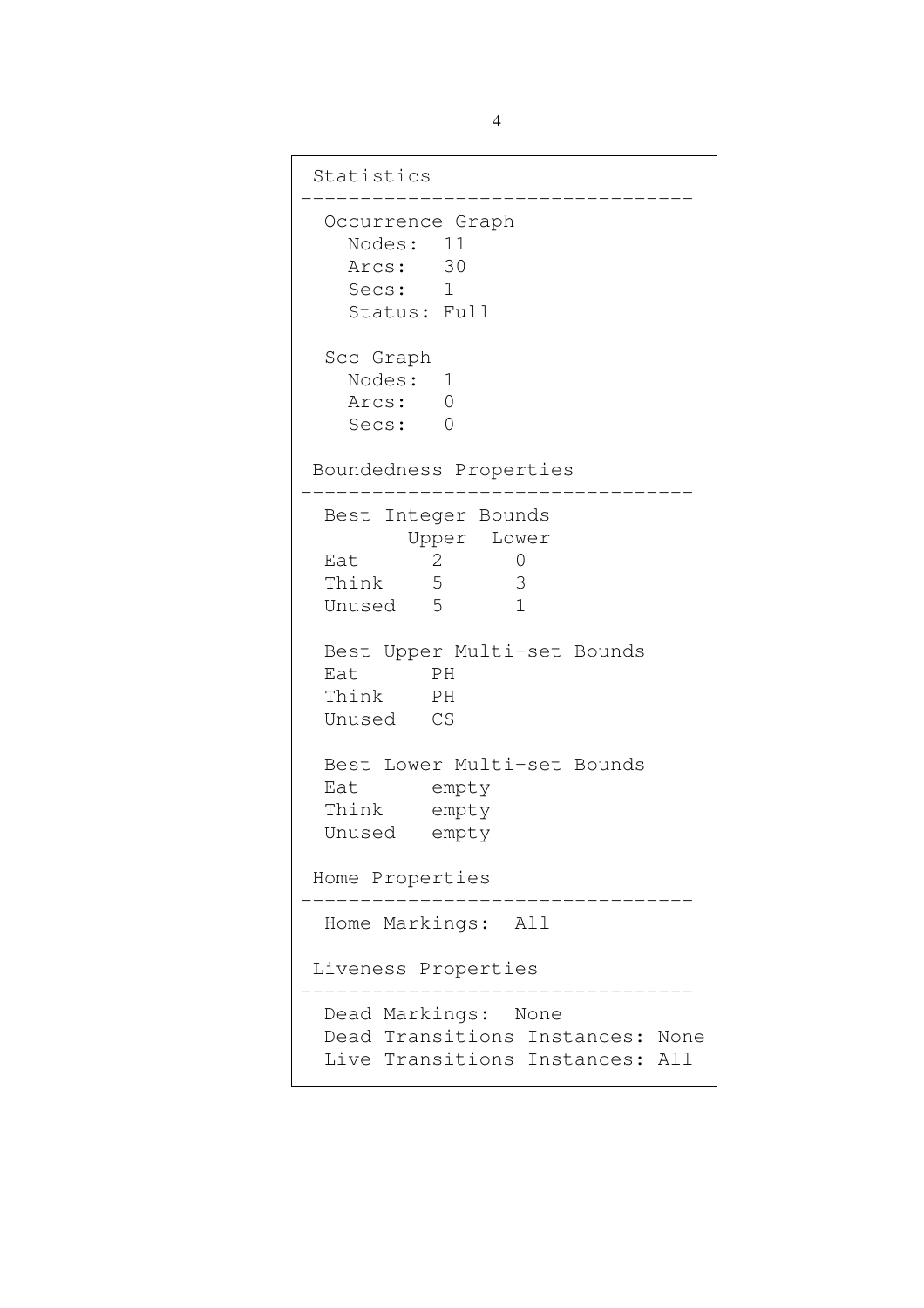```
Fairness Properties
---------------------------------
  Put Impartial
  Take Impartial
```
Below we show a large number of standard queries. They are all taken from the Occurrence Graph Manual:

Reachable determines whether there exists an occurrence sequence from the marking of the first node to the marking of the second.

```
Reachable (5,3)
```
returns true. This tells us that there exists an occurrence sequence from the marking  $M_5$  (of node 5) to the marking  $M_3$  (of node 3). The function also has a chatty version:

```
Reachable' (5,3)
```
which returns the same result together with the explanation:

"A path from node 5 to node 3 is: [5, 9, 3]"

This tells us that there exists an occurrence sequence containing the markings  $M_5$ ,  $M_9$  and  $M_3$  (in that order). The path is of *minimal* length.

SccReachable returns the same result as Reachable, but it uses the Scc-graph, i.e., the strongly connected components. This means that it is faster than Reachable (at least for occurrence graphs which contain cycles). The function also has a chatty version:

SccReachable' (5,3)

which returns the same result together with the explanation:

"A path from the SCC of node 5 to the SCC of node 3 is: [~1]"

This tells us that both  $M_5$  and  $M_3$  belong to the strongly connected component ~1 (i.e. the strongly connected component of the initial marking).

AllReachable determines whether all the reachable markings are reachable from each other. This is the case iff there is exactly one strongly connected component.

AllReachable ()

returns true.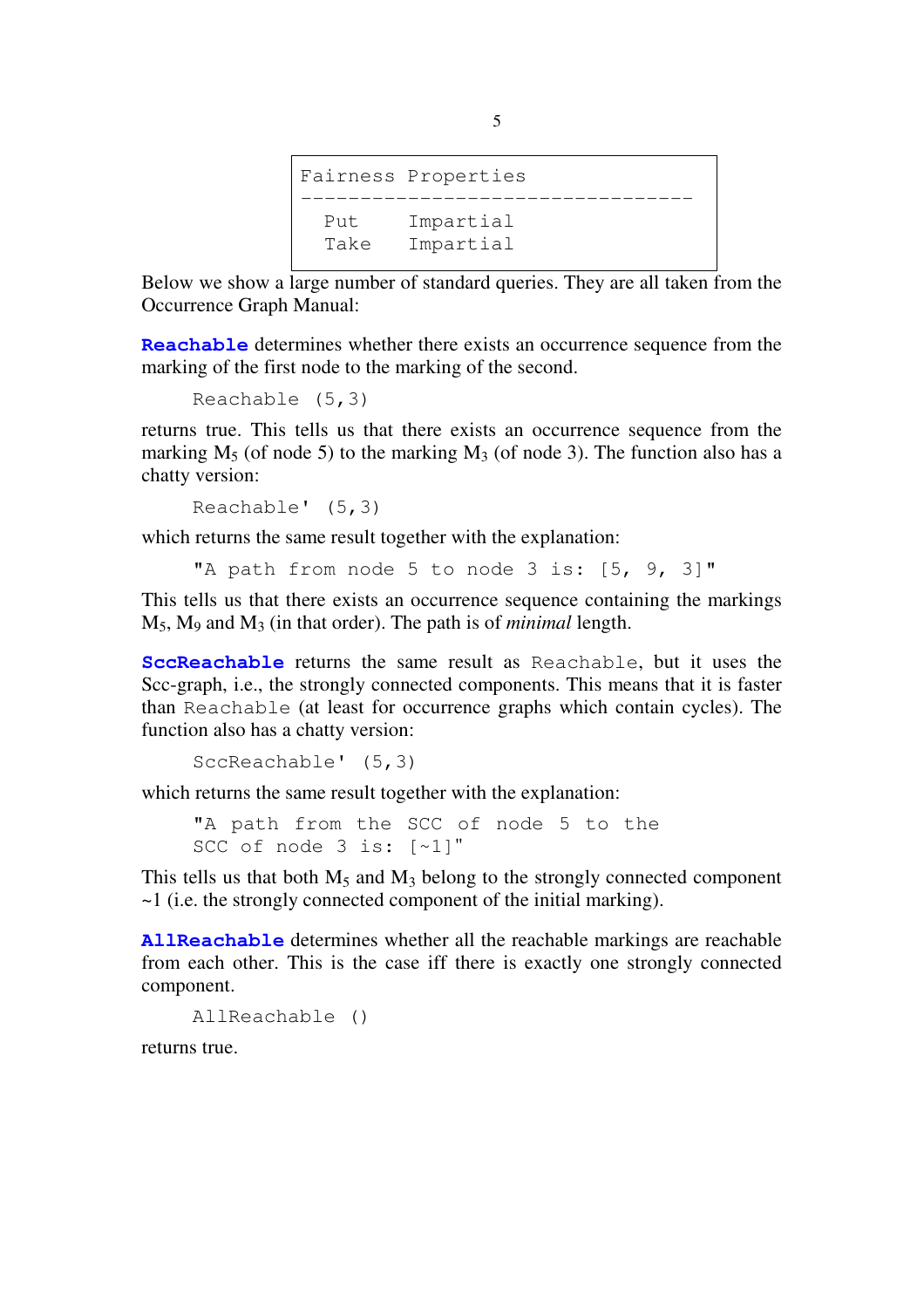6

UpperInteger uses a specified function F of type:

Node -> 'a ms

to calculate an integer  $|F(n)|$ . This is done for each node n in the occurrence graph, and the maximum of the calculated integers is returned. The query:

```
UpperInteger (Mark.System'Eat 1)
```
calculates the maximal number of tokens on place Eat on the first instance of page System. The result is 2, and this tells us that at most two philosophers can eat at the same time.

LowerInteger is analogous to UpperInteger, but returns the minimal value of the integers  $|F(n)|$ .

LowerInteger (Mark.System'Think 1)

calculates the minimal number of tokens on place Think on the first instance of page System. The result is 3, and this tells us that there always are at least three thinking philosophers.

UpperMultiSet is analogous to UpperInteger, but it calculates F(n) instead of  $\&F(n)\&$ . The result is the smallest multi-set which is larger than or equal to all the calculated multi-sets.

```
UpperMultiSet (Mark.System'Eat 1)
```
returns:

[ph 1, ph 2, ph 3, ph 4, ph 5]: PH ms

which is the ML representation of the multi-set:

 $1`ph(1)+1`ph(2)+1`ph(3)+1`ph(4)+1`ph(5)$ 

This tells us that each of the five philosophers is able to eat. To obtain the second, more readable format of the result, evaluate the following ML code:

mkst ms'PH (UpperMultiSet (Mark.System'Eat 1))

LowerMultiSet is analogous to UpperInteger, but returns the largest multi-set which is smaller than or equal to all the calculated multi-sets.

```
LowerMultiSet (Mark.System'Eat 1)
```
returns the empty multi-set, represented as an empty list. This tells us that each of the five philosophers is able to think (because there is a marking in which the philosopher is not eating).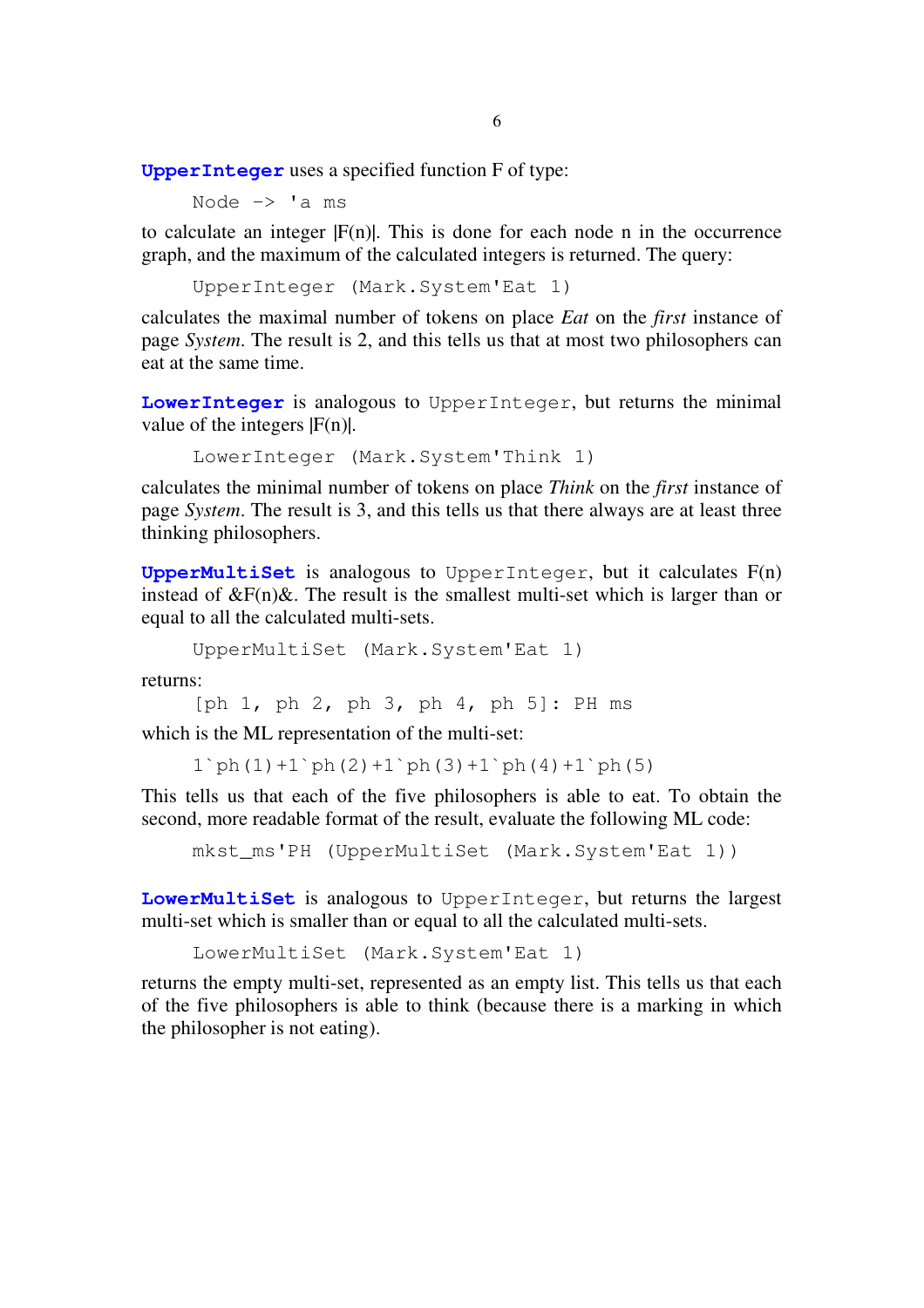HomeSpace determines whether the set of markings (specified in the list of nodes) is a home space, i.e., whether, from each reachable marking, it is possible to reach at least one of the markings.

```
HomeSpace [2,6]
```
returns true. The function also has a chatty version.

MinimalHomeSpace returns the minimal number of markings which is needed to form a home space. This is identical to the number of terminal strongly connected components.

```
MinimalHomeSpace ()
```
returns 1.

HomeMarking determines whether the marking of the specified node is a home marking, i.e., whether it can be reached from all reachable markings. This is the case iff there is exactly one terminal strongly connected component and the specified marking belongs to that component.

```
HomeMarking (6)
```
returns true. The function also has a chatty version.

ListHomeMarkings returns a list with all those nodes that are home markings.

```
ListHomeMarkings ()
```
returns a list which contains all 11 nodes of the occurrence graph.

ListHomeScc is similar to ListHomeMarkings, but the result is given in a more compact way. The result is either a single Scc (and then the home markings are exactly those markings that belong to the Scc) or the result is zero (and then there are no home markings). For the dining philosophers:

```
ListHomeScc ()
```
returns ~1 (i.e. the Scc to which the initial marking belongs). This tells us that all reachable markings are home markings.

HomeMarkingExists determines whether the CP-net has any home markings. This is the case iff there is exactly one terminal strongly connected component.

```
HomeMarkingExists ()
```
returns true.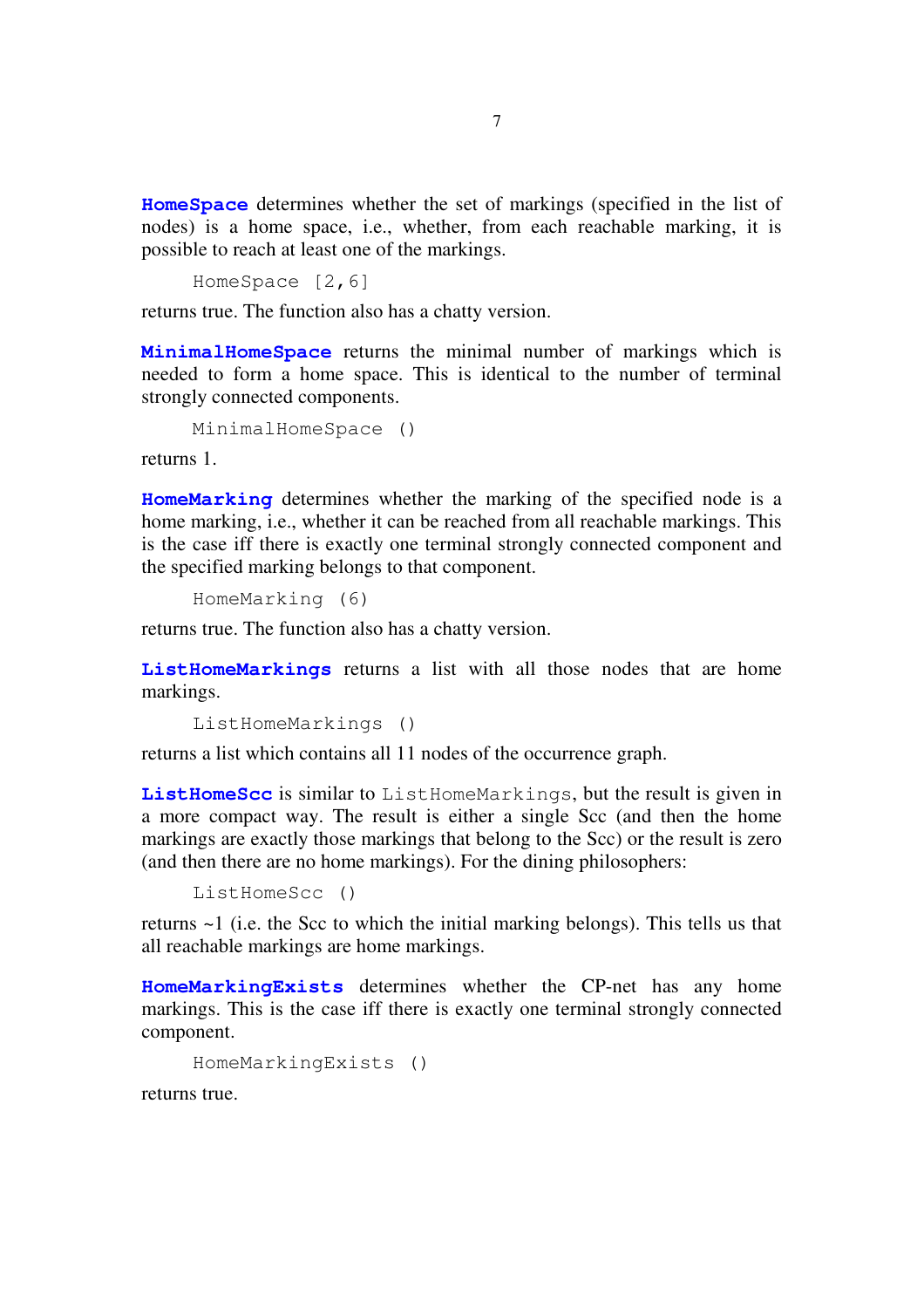Initial HomeMarking determines whether the initial marking of the occurrence graph is a home marking, i.e., whether it can be reached from all reachable markings. This is the case iff there is exactly one strongly connected component. The result of this function is identical to the result of AllReachable.

```
InitialHomeMarking ()
```
returns true.

DeadMarking determines whether the marking of the specified node is dead, i.e., has no enabled binding elements.

DeadMarking (8)

returns false. This tells us that  $M_8$  has some enabled binding elements.

ListDeadMarkings returns a list with all those nodes that are dead, i.e., have no enabled binding elements.

ListDeadMarkings ()

returns the empty list.

SccListDeadMarkings returns the same result as ListDeadMarkings, but it uses the Scc-graph, i.e., the strongly connected components. This means that it is faster than ListDeadMarkings (at least for occurrence graphs which contain cycles).

**TISDead** determines whether the set of transition instances (specified in the list) is dead in the marking of the specified node, i.e., whether it is impossible to find an occurrence sequence which starts in the marking and contains one of the transition instances.

TIsDead ([TI.System'Take 1],4)

returns false. This tells us that there exists an occurrence sequence which starts in M<sup>4</sup> and contains an occurrence of transition Take on the first instance of the page System. The function also has a chatty version:

TIsDead' ([TI.System'Take 1],4)

which returns the same result together with the explanation:

```
"A transition instance from the given list
is contained in the SCC: ~1 (which is
reachable from the SCC of the given node)"
```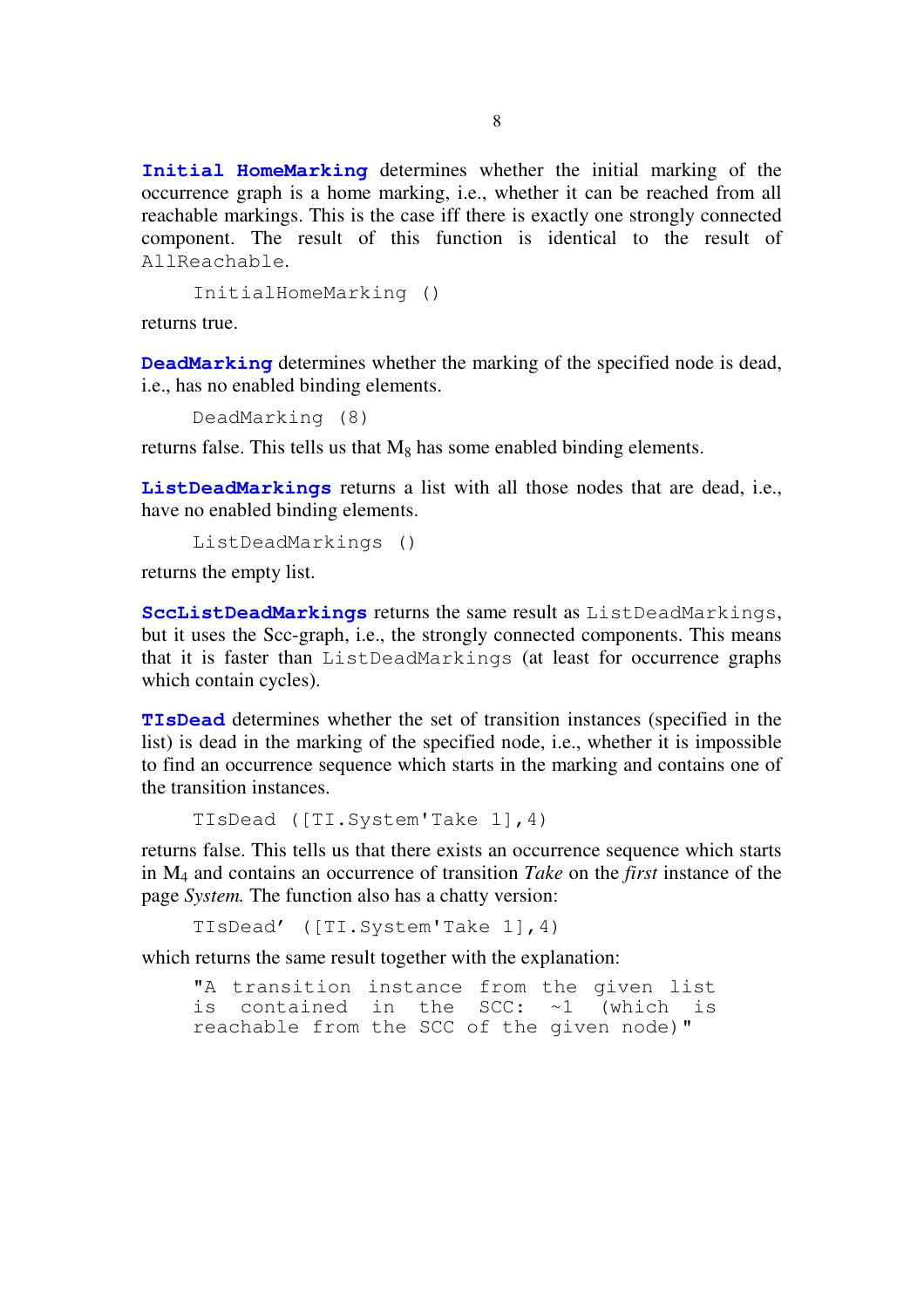BESDead is analogous to TIsDead except that the argument is a list of binding elements (instead of transition instances).

```
BEsDead ([Bind.System'Take (1,{p=ph(3)})],4)
```
returns false. This tells us that there exists an occurrence sequence which starts in  $M_4$  and contains an occurrence of transition Take on the *first* instance of page System, with the variable p bound to ph(3). The function also has a chatty version.

ListDeadTIs returns a list with all those transition instances that are dead, i.e., do not appear in any occurrence sequence starting from the initial marking of the occurrence graph.

```
ListDeadTIs ()
```
returns the empty list.

**TISLIVE** determines whether the set of transition instances (specified in the list) is live, i.e., whether, from each reachable marking, it is possible to find an occurrence sequence which contains one of the transition instances.

```
TIsLive [TI.System'Take 1]
```
returns true. This tells us that it is impossible to reach a marking such that transition Take on the first instance of page System never can occur. The function also has a chatty version.

**BESLive** is analogous to TISLive except that the argument is a list of binding elements (instead of transition instances).

```
BEsLive [Bind.System'Take (1,{p=ph(3)})]
```
returns true. This tells us that philosopher  $ph(3)$  always has a chance to Take his chopsticks. He cannot do that in all the reachable markings – but it is always possible to choose a sequence of steps so that this may happen. The function also has a chatty version.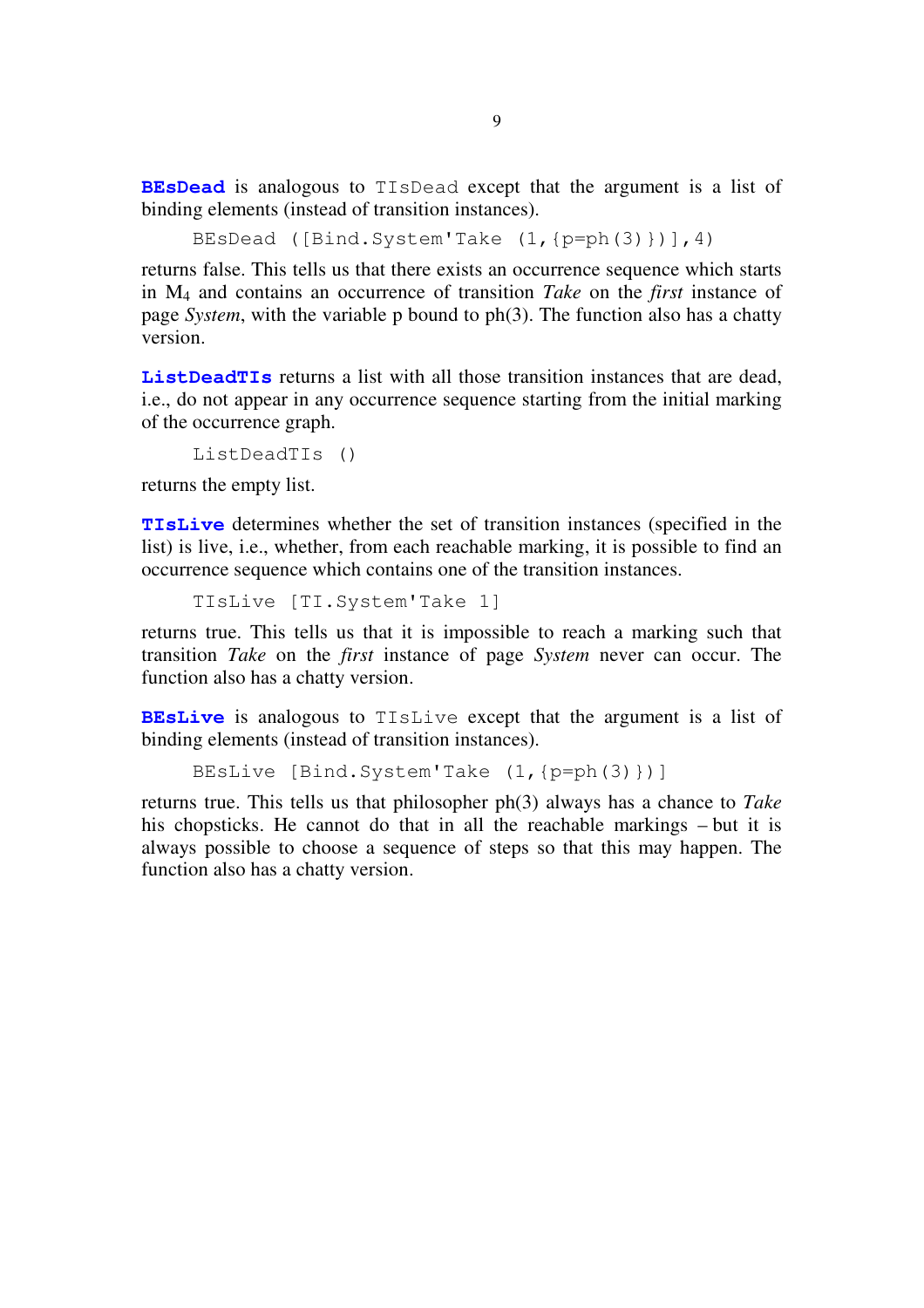BEsStrictlyLive determines whether the set of binding elements (specified in the list) is strictly live, i.e., whether each individual element in the list is live.

```
BEsStrictlyLive [
     Bind.System'Take (1,{p=ph(1)}),
     Bind.System'Take (1, {p=ph(2)}),
     Bind.System'Take (1,{p=ph(3)}),
     Bind.System'Take (1,{p=ph(4)}),
     Bind.System'Take (1,{p=ph(5)})]
```
returns true. This tells us that each philosopher always has a chance to Take his chopsticks. He cannot do that in all the reachable markings – but it is always possible to choose a sequence of steps so that this may happen.

ListLiveTIs returns a list with all those transition instances that are live.

```
ListLiveTIs ()
```
returns:

```
[System'Put 1,System'Take 1]
```
This tells us that it is impossible to reach a marking such that one of the transition instances never can occur.

**TISFairness** determines whether the set of transition instances (specified in the list) is impartial, fair or just.

```
TIsFairness [TI.System'Take 1]
```
returns Impartial. This tells us that we cannot have an infinite occurrence sequence unless transition Take on the first instance of page System continues to occur.

**BESFairness** is analogous to **TISFairness** except that the argument is a list of binding elements (instead of transition instances).

```
BEsFairness[Bind.System'Take (1,{p=ph(3)})]
```
returns No\_Fairness. This tells us that it is possible to have an infinite occurrence sequence (starting from a reachable marking) in which philosopher three never takes his chopsticks.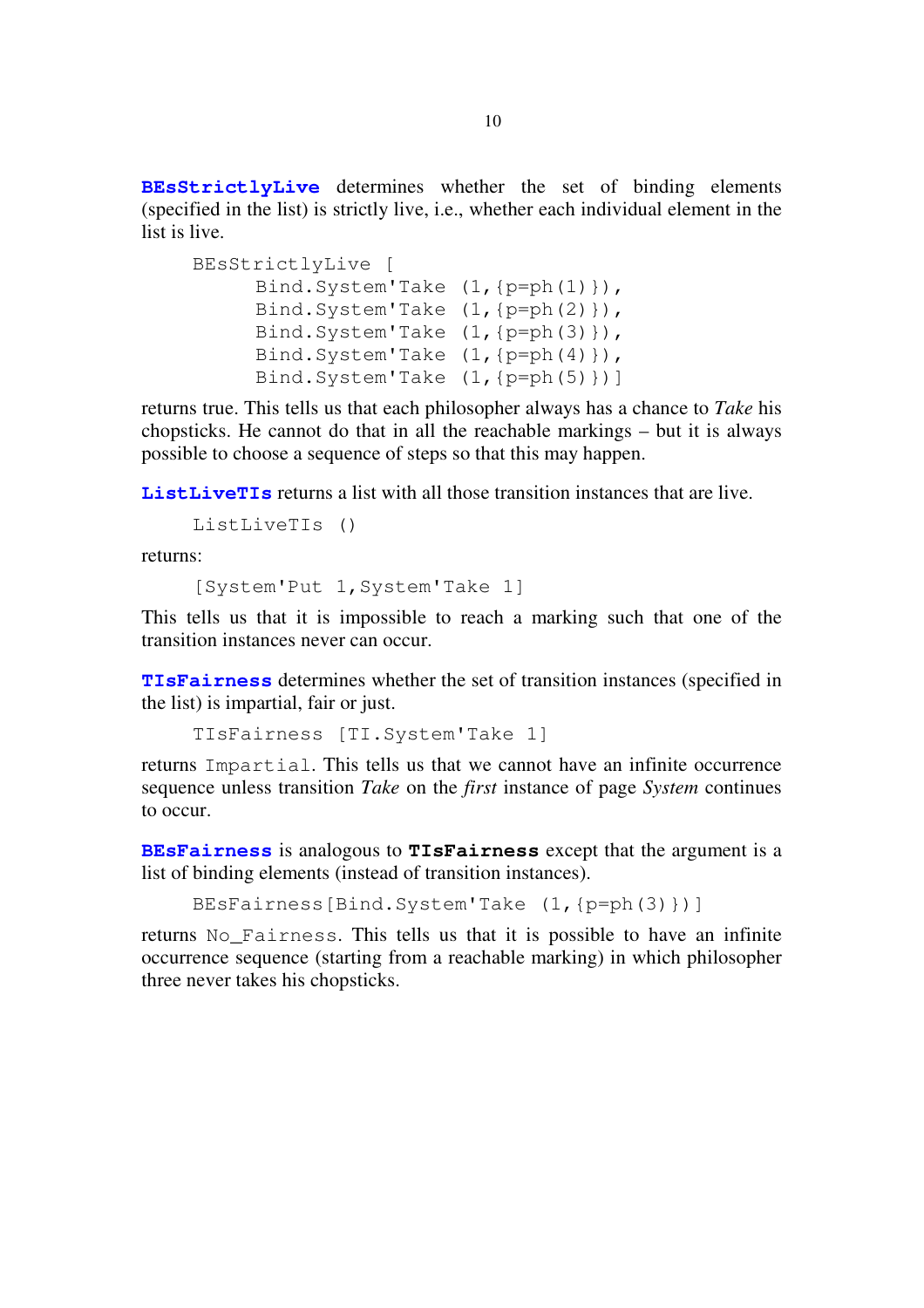ListImpartialTIs returns a list with all those transition instances that are impartial.

ListImpartialTIs ()

returns the list:

[System'Put 1,System'Take 1]

This tells us that all infinite occurrence sequences (starting from the initial marking) contains an infinite number of both transition instances.

ListFairTIs and ListJustTIs are analogous to ListImpartialTIs except that they return those transition instances that are fair and just, respectively. Impartiality implies fairness which in turn implies justice. Hence, it is obvious that :

```
ListFairTIs ()
ListJustTIs ()
```
both return the list:

```
[System'Put 1,System'Take 1]
```
Below we show some model dependent queries. They are all taken from the Occurrence Graph Manual:

All nodes in which a particular philosopher is eating can be found as follows (where cf returns the coefficient of the specified colour in the specified multi-set):

```
fun Eating (p:PH) : Node list
 = PredAllNodes (fn n => cf(p,Mark.System'Eat 1
n) > 0)
```
The maximal number of simultaneously enabled transition instances can be found as follows (where remdupl removes duplicates from a list, while map uses the specified function on all the elements of the specified list):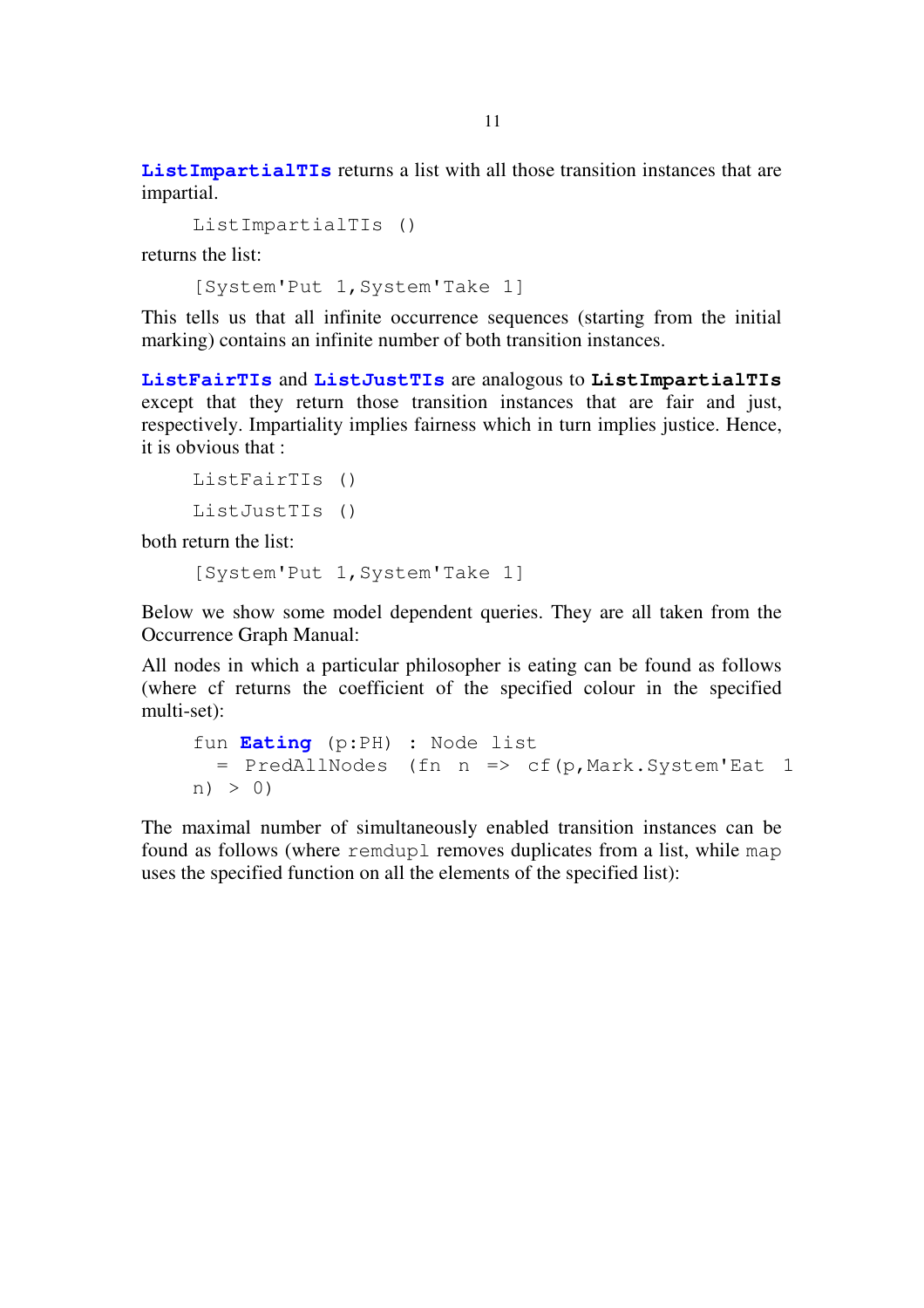```
fun MaxTIEnabled () : int
  = SearchAllNodes(
     fn = > true,
     fn n \RightarrowList.length(remdupl(List.map
                                ArcToTI(OutArcs n))),
     0<sub>r</sub>Int.max)
```
Checking whether there are reachable markings in which two neighbouring philosophers simultaneously eat, can be done as follows (where next is a function mapping each philosopher in its successor, ext col extends a function 'a  $\rightarrow$  'b to a function 'a ms  $\rightarrow$  'b ms, while  $\ll$  = is the lessthan-equal operation on multi-sets):

```
fun next (ph i: PH) : PH
 = if i<n then ph(i+1) else ph 1;
fun EatingNeighbours () : Node list
 = PredAllNodes(fn n =>
    letval Eating = Mark.System'Eat 1 n
    in
       not(Eating + ext col next Eating \leq == PH)
    end)
```
Checking whether there are nodes that violate the linear invariant:

 $M(Unused) + Chopsticks(M(Ext)) = CS$ 

can be done in the following way (where  $\langle \rangle \langle \rangle$  is the operator which checks whether two multi-sets are different from each other):

```
fun InvariantViolations () : Node list.
  = PredAllNodes(fn n =>
    Mark.System'Unused 1 n +
    ext_ms Chopsticks (Mark.System'Eat 1 n) <><>
CS)
```